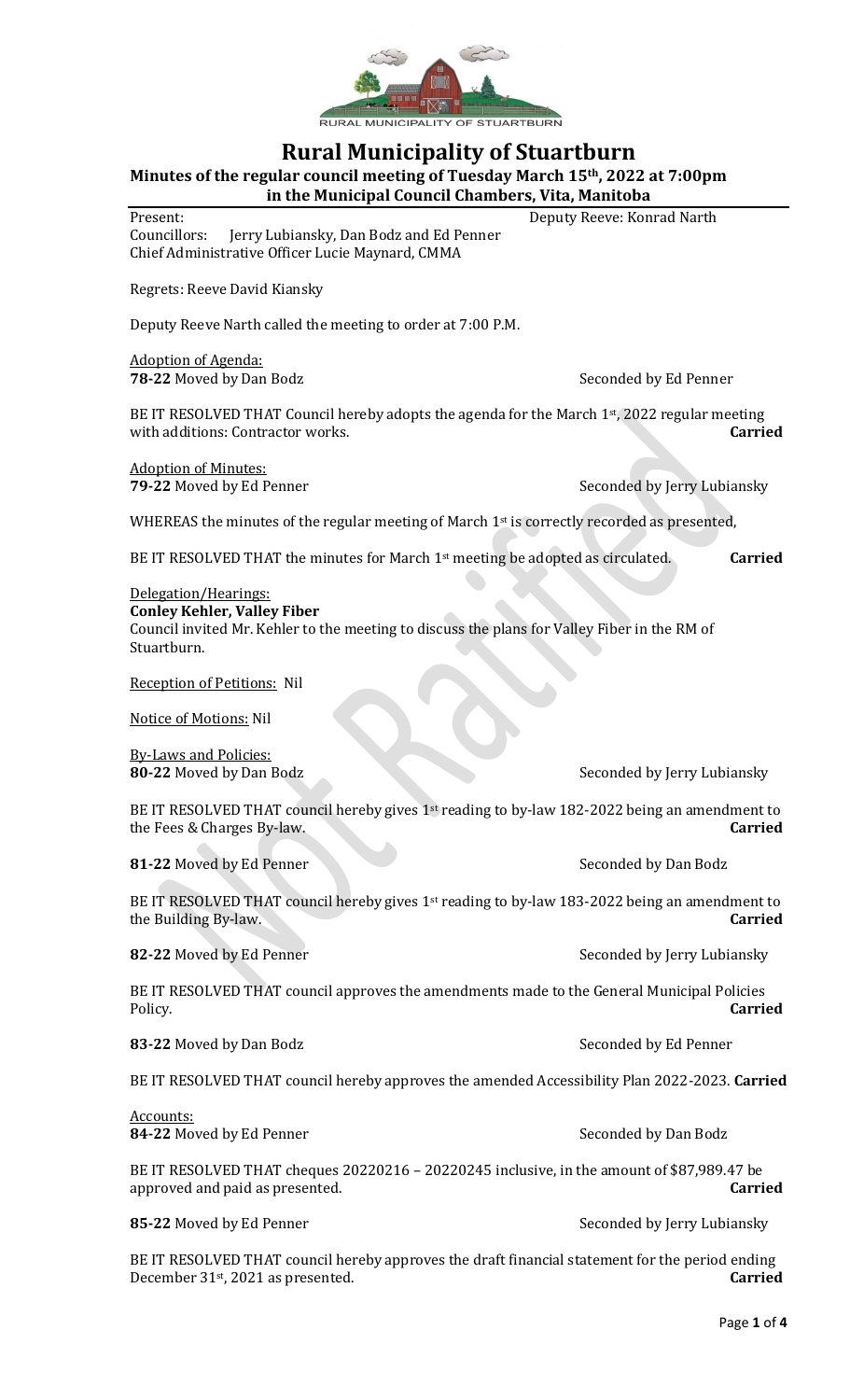#### 86-22 Moved by Dan Bodz and Seconded by Ed Penner

BE IT RESOLVED THAT council hereby approves the financial statement for the period ending January 31st, 2022 and February 28th, 2022 as presented. **Carried**

#### 87-22 Moved by Jerry Lubiansky Seconded by Ed Penner

BE IT RESOLVED THAT Council Indemnities and Expenses in the amount of \$4,538.54 cheques 20220246\_ - 20220254, be approved and paid as presented. **Carried**

| Communications & Correspondence:  |                                                      |                    |
|-----------------------------------|------------------------------------------------------|--------------------|
| From                              | Subject                                              | <i>Disposition</i> |
| CAO                               | CAO Report from March 1st, 2022 to March 14th, 2022  | Resolution #88-22  |
| Public Works Manager              | PW Report from March 2nd, 2022 to March 15th, 2022   | Resolution #89-22  |
| MMAA                              | 91st Annual Convention April 24th to 27th            | Resolution #90-22  |
| RM of Hanover                     | <b>Public Hearing Notice</b>                         | Information        |
| AMM                               | response to Res 5-2020 exempting municipal ditches & |                    |
|                                   | Drains for beaver removal                            | Information        |
| Deputy Minister of Justice        |                                                      |                    |
| & Minister of Municipal Relations | Municipal By-law Enforcement                         | Information        |
| <b>MB Municipal Relations</b>     | Bulletin #2022-09 Support for Ukraine                | Information        |

#### **88-22** Moved by Dan Bodz Seconded by Jerry Lubiansky

BE IT RESOLVED THAT Council hereby accepts the CAO report dated March 1<sup>st</sup>, 2022 to March 14<sup>th</sup>, 2022 as presented. **Carried**

#### **89-22** Moved by Ed Penner Seconded by Dan Bodz

BE IT RESOLVED THAT Council hereby accepts the Public Works Manager's report dated March 2<sup>nd</sup>, 2022 to March 15th, 2022 as presented. **Carried**

#### **90-22** Moved by Ed Penner Seconded by Dan Bodz

BE IT RESOLVED THAT Council hereby authorizes the CAO & ACAO to attend the 91<sup>st</sup> Annual MMAA Convention on April 24th to 27th in Brandon, MB with related expenses to be paid by the RM. **Carried**

Reports/Minutes from Committees: **91-22** Moved by Jerry Lubiansky Seconded by Ed Penner

BE IT RESOLVED THAT Council accepts the reports/minutes from the following committees:

- PSEDB Meeting Minutes of January 24th, 2022
- Economic Development & Tourism Manager's report for February 2022

**Carried**

#### General Business

**92-22** Moved by Dan Bodz Seconded by Ed Penner

BE IT RESOLVED THAT Council hereby cancels the regularly scheduled April 5<sup>th</sup> & April 19<sup>th</sup>, 2022 in favor of one meeting on April 12th, 2022. **Carried**

#### **93-22** Moved by Ed Penner Seconded by Dan Bodz

BE IT RESOLVED that Council hereby hires available contractors to do emergent spring ditch cleaning as needed during the Spring Melt under the supervision of our public works manager.

#### **Carried**

**94-22** Moved by Ed Penner Seconded by Jerry Lubiansky

BE IT RESOLVED THAT council hereby accepts the hourly contractor rates as submitted for April  $1<sup>st</sup>$ 2022 to March 31st, 2023. **Carried**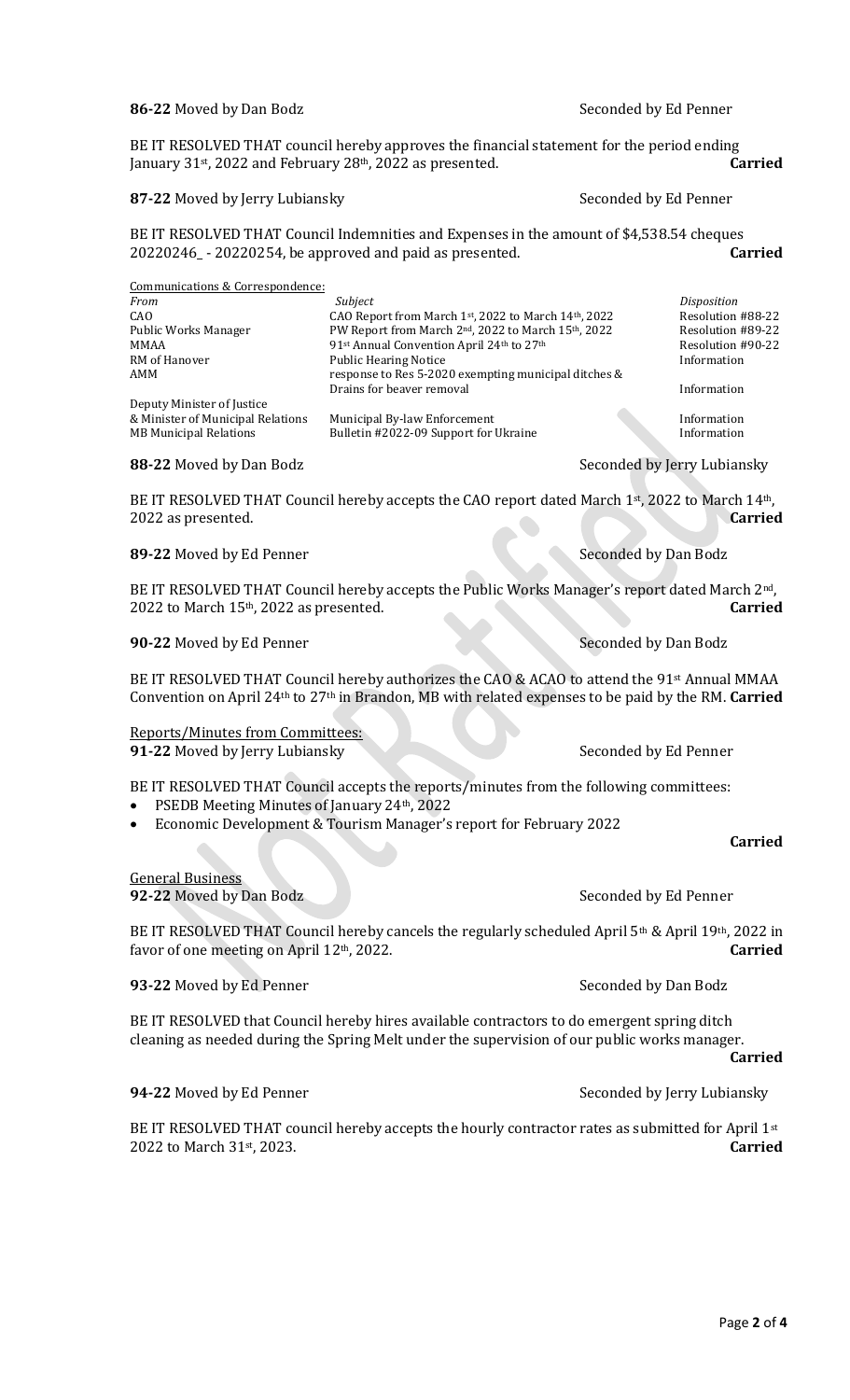**95-22** Moved by Dan Bodz Seconded by Jerry Lubiansky

BE IT RESOLVED THAT the following individuals be granted casual permits for 2022:

Ben Abrams: SE 22-1-8E, NW 23-1-8E & SW 23-1-8E Sylvain Barnabe: 6-3-7E & S ½ 7-3-7E Neil Bednar: SW 33-2-8E, SW 33-1-8E, NE 28-1-8E & SW 28-1-8E Larry Dolynchuk: SW 2-3-8E & SW12-3-8E Rick Driedger: NW 10-3-8E & SE 10-3-8E Wes Fehr : SE 27-3-6E John Jaman: Sec. 32-1-8E & NE 31-1-8E Harvey Nickel: NW 31-2-6E & SW 34-2-6E Kevin Nickel: SE 9-1-8E Menno Plett: NW 9-2-8E Wayne Penner: SE 2-3-8E Anthony Stadnyk: NE 16-3-7E, SE 20-3-7E & SE 16-3-7E Nestor Stadnyk: SE 28-3-7E Jason Tostowaryk: NE 8-1-8E Cornelius Klassen: NW 14-1-8E, NE 14-1-8E & NE 23-1-8E Steve & Venessa Doerksen: SE 21-3-8E

### **96-22** Moved by Ed Penner Seconded by Jerry Lubiansky

# **Carried**

BE IT RESOLVED THAT Council hereby provides grant monies to the following organizations for 2022:

| Organization                            | Amount Approved | Purpose                                           |
|-----------------------------------------|-----------------|---------------------------------------------------|
| Vita Canada Day Committee               | \$5,000.00      | Fireworks                                         |
| Vita Curling Club                       | \$5,000.00      | Insurance, taxes & painting interior              |
| Vita Arena                              | \$5,000.00      | Geothermal unit repairs                           |
| Vita Friendship Centre                  | \$2,000.00      | Insurance & expenses                              |
| Vita Community Child Care Centre        | \$1,000.00      | Furniture & equipment for infant program          |
| <b>Compassionate Quilters of Vita</b>   | \$500.00        | Material to make quilts                           |
| Ukrainian Museum & Village Society Inc. | \$5,000.00      | Campground development                            |
| Gymkana                                 | \$500.00        | Event sponsorship                                 |
| Shevchenko School Grad Awards           | \$500.00        | Grad award                                        |
| <b>STARS</b>                            | \$1,731.00      | $$1.00/$ capita                                   |
| Vita & District Resource Council Ltd.   | \$4,500.00      | Commercial dishwasher for congregate meal program |
| <b>Total Approved</b>                   | \$30,731.00     |                                                   |

BE IT FURTHER RESOLVED that funds will be paid to said organizations after they provide copies of paid invoices that support the objectives outlined in the grant approval. **Carried**

Addition to Agenda **97-22** Moved by Dan Bodz Seconded by Ed Penner

BE IT RESOLVED THAT Council hereby authorizes the ward councillors/public works manager to engage a contractor from the approved equipment rates list based on contractor on availability to do the following works under the supervision of a municipal representative:

• Drone work

**Carried**

Unfinished Business: Nil

In Camera: Nil